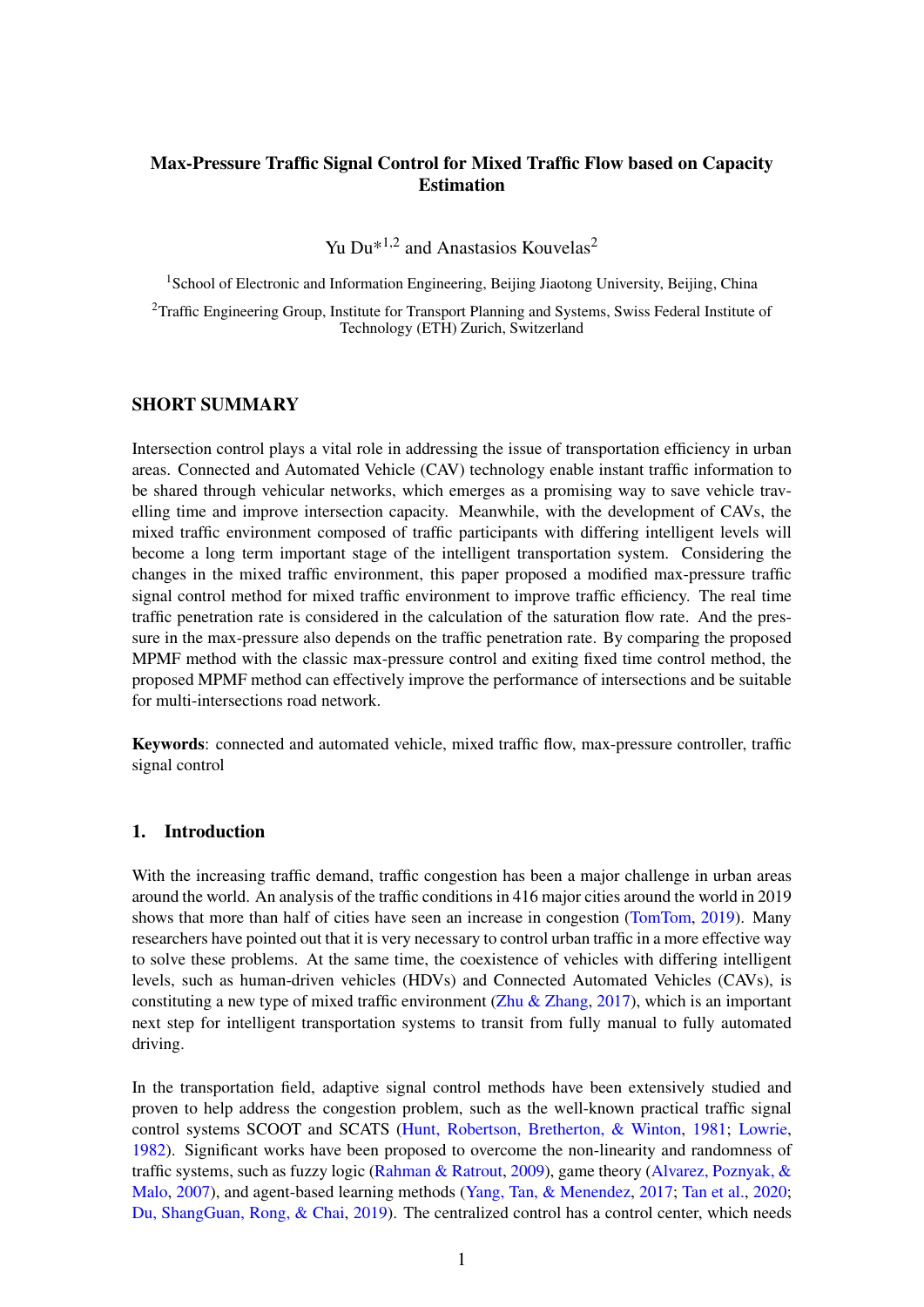to communicate with sensors and traffic lights deployed in the network. In theory, it can achieve system optimally due to its system-wide view of the network topology and demand distribution. However, in practice, the complexity of the urban network system makes centralized control computationally non-scalable and limited in applicability. The limited expansion of centralized methods and potential problems with high costs have prompted the emergence of decentralized control methods, which distribute computations to the local traffic controller, and hence are scalable to large networks. More analysis and comparison of centralized and decentralized solutions for optimized traffic control have been provided by Chow et al. [\(Chow, Sha, & Li,](#page-7-4) [2020\)](#page-7-4).

Max-pressure (hereinafter referred to as MP) is a local decentralized controller originally applied to scheduling packets in wireless communication networks. It was first involved in the transportation system by Varaiya (2013a,b) to improve the efficiency of signalized intersection [\(Varaiya,](#page-8-5) [2013\)](#page-8-5). The MP traffic controller has attracted a lot of attention due to its simple calculation and stable performance. In the original version presented by Varaiya et al. knowledge on the traffic queues, turn probabilities, and saturation flow rates are required as inputs, and the decision of which phase to activate is calculated periodically. Many variants of MP have been proposed, focusing on how to use the known queue length to calculate pressure in a more concise and precise way [\(Li & Jabari,](#page-7-5) [2019;](#page-7-5) [Gregoire, Frazzoli, de La Fortelle, & Wongpiromsarn,](#page-7-6) [2014\)](#page-7-6). Kouvelas et al. investigated different modifications of max-pressure control and their ability to stabilize the system queues via simulation experiments [\(Kouvelas, Lioris, Fayazi, & Varaiya,](#page-7-7) [2014\)](#page-7-7). Pedro Mercard proposed to use travel time instead of queue length as input to calculate pressure, thereby improving the practical applicability of the MP controller [\(Mercader, Uwayid, & Haddad,](#page-7-8) [2020\)](#page-7-8). This modified version solved the problem of spillbacks and implemented the MP algorithm at a signalized intersection in Jerusalem.

However, most of the existing studies consider the pure traffic flow, and do not consider the impact of random mixing of HDVs and CAVs on the intersection control method in the mixed traffic environment. The coexistence of multiple vehicles with differing intelligent levels makes the problem of cooperative intersection control more complicated [\(Yao et al.,](#page-8-6) [2019;](#page-8-6) [Navas & Milanés,](#page-7-9) [2019;](#page-7-9) [Talebpour & Mahmassani,](#page-8-7) [2016\)](#page-8-7). On the one hand, due to the difference in vehicle driving models, given the same green time, the numbers of CAVs and HDVs that can pass through the intersection are different [\(Ghiasi, Hussain, Qian, & Li,](#page-7-10) [2017\)](#page-7-10). On the other hand, the uncertainty of human drivers makes it difficult to implement consistent vehicle operation rules at the road network level [\(Wang, Zheng, Xu, Wang, & Li,](#page-8-8) [2020\)](#page-8-8). Therefore, the optimization method under pure traffic flow is not suitable for the mixed traffic environment.

Inspired by the above points, this paper proposed a modified version of max-pressure traffic signal control method for the mixed traffic flow. This study makes the following contributions: (1) The capacity of the mixed traffic flow is analyzed, mainly based on vehicle headway and CAV penetration rate. (2) The max-pressure controller for mixed flow (hereinafter referred to as MPMF) is proposed to optimize the control effect of traffic signal lights.

# 2. Max-pressure for mixed traffic flow

#### *Capacity of mixed traffic flow at signalized intersection*

In this paper, we assume that the mixed traffic flow consists of two types of vehicles, CAVs and HDVs. The set of vehicle types can be presented as  $A = \{0, 1\}$ , where 0 and 1 represent HDV and CAV respectively. The type of headway in the mixed traffic flow can be denoted as *hab*, where *a* and *b* are the type of the preceding vehicle and the following vehicle respectively,  $a, b \in A = \{0, 1\}$ . In general, CAVs are expected to have a faster response time than HDVs. Thus,  $h_{00}$  has the largest value and  $h_{11}$  has the smallest. Assuming that the penetration rate of mixed traffic flow is  $p$ , which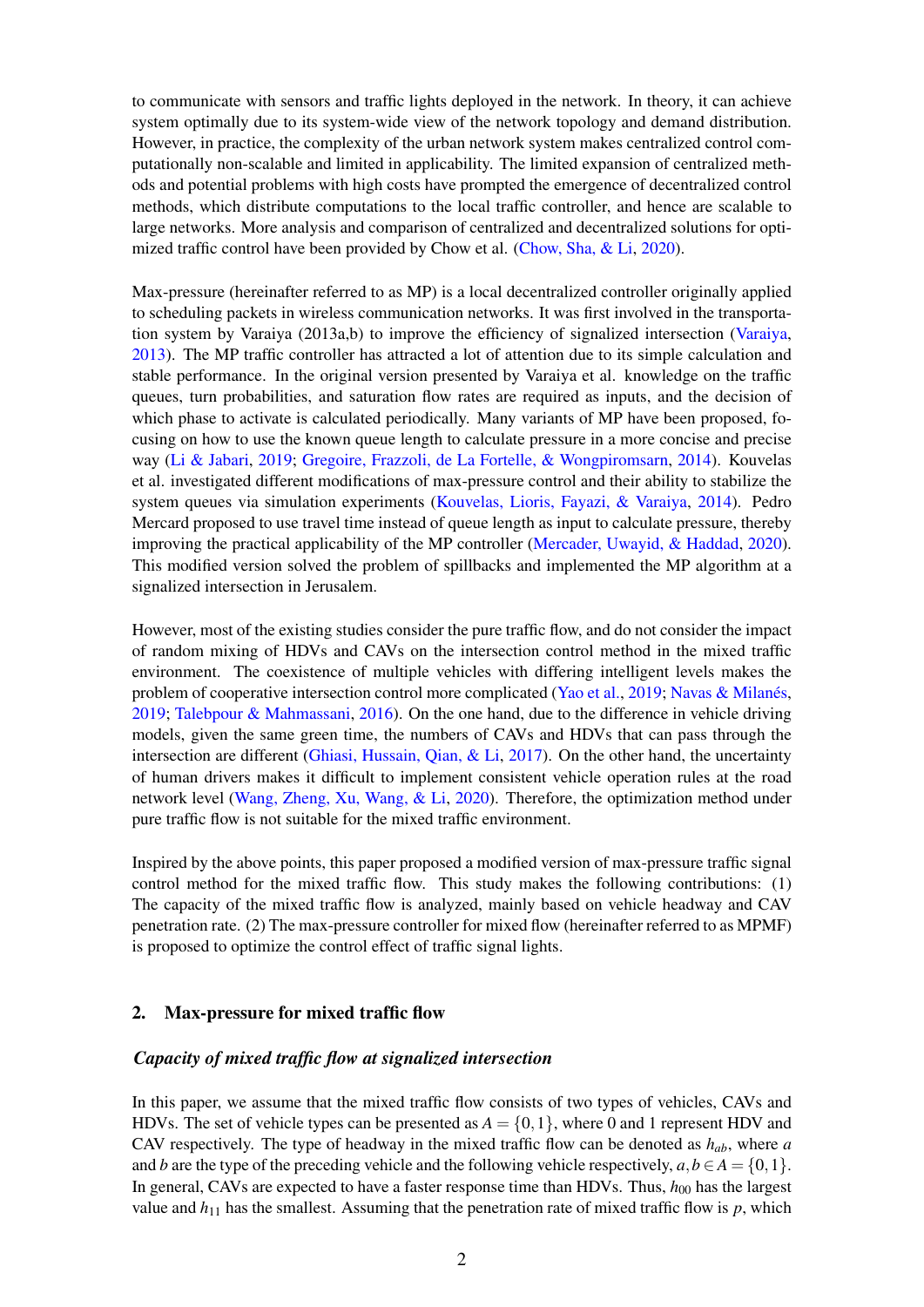means that the probability that a vehicle in the traffic flow is a CAV is *p*. Then the proportion of four types of headway can be calculated in Eq.[\(1\)](#page-2-0)



Figure 1: Four types of headway in the mixed traffic flow.

<span id="page-2-0"></span>
$$
P(h_{00}) = (1-p)^2, P(h_{01}) = (1-p)p, P(h_{10}) = p(1-p), P(h_{11}) = p^2
$$
 (1)

<span id="page-2-1"></span>The average time headway of the traffic flow denoted as  $\bar{h}$  can be expressed as Eq.[\(2\)](#page-2-1).

$$
\bar{h} \approx E(h) = \sum P(h_{ab}) \times h_{ab}, (a, b \in A = \{0, 1\})
$$
  
=  $(1 - p)^2 \times h_{00} + (1 - p)p \times h_{01} + p(1 - p) \times h_{10} + p^2 \times h_{11}$  (2)

Then the saturation flow rate of mixed traffic flow can be calculated as Eq.[\(3\)](#page-2-2), which is related to the penetration rate of the traffic flow.

<span id="page-2-2"></span>
$$
cm = \frac{1}{\bar{h}} = \frac{1}{(1-p)^2 \times h_{00} + (1-p)p \times h_{01} + p(1-p) \times h_{10} + p^2 \times h_{11}}\tag{3}
$$

To estimate the capacity of mixed traffic flow at signalized intersection, it should be noticed that the vehicle departure headway also related to the position of vehicle at the queue. For brevity, we use an average headway during the entire green time to represent the four kind of headway. Tab. [\(1\)](#page-2-3) shows the values obtained in the SUMO simulation software.

<span id="page-2-3"></span>Table 1: The value of headway in mixed traffic flow tested by the simulation software.

$$
\begin{array}{c|c|c|c|c} h_{00}(s) & h_{01}(s) & h_{10}(s) & h_{11}(s) \\ \hline 1.5 & 1.9 & 2.0 & 2.3 \\ \end{array}
$$

Combining the value tested from the simulation and the calculation of the saturation flow rate, the relationship of the *cm* and *pr* can be obtained as Fig.[\(2\)](#page-3-0). It can be seen that the saturation flow rate of the mixed traffic flow increases as a quadratic function of the PR.

#### *Max-pressure traffic signal controller*

The max-pressure algorithm can be modeled as a store-and-forward queuing network model. The queue update equation can be formulated as Eq.[\(4\)](#page-3-1).  $x_{l,m}(t)$  is the queue length of the road with origin link *l* and destination link *m* at time *t*.  $c_{l,m}$  is the saturation flow rate.  $\sum_k a_{k,l}(t)$  is the all arrivals from the other intersection and  $d_{l,m}(t+1)$  is the external arrivals from the outside relating to the traffic demand. Specifically,  $a_{k,l}(t)$  can be calculated by Eq.[\(5\)](#page-3-2) where  $r_{l,m}(t+1)$  is the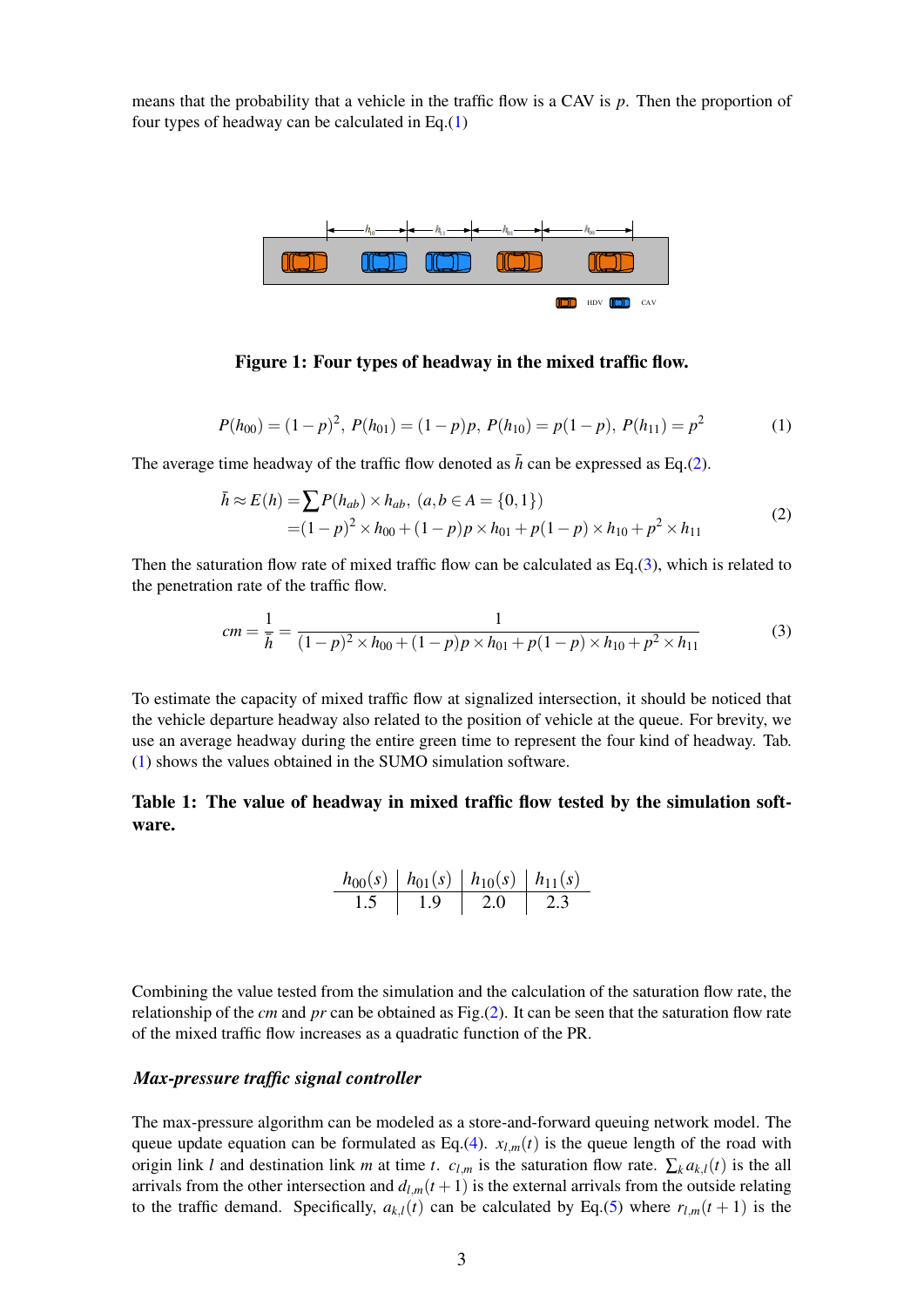<span id="page-3-0"></span>

Figure 2: Relationship of traffic penetration rate and saturation flow rate.

turning ratio, representing the proportion of vehicles waiting at *l* will turn to link *m*. For the entry link, there is no vehicle coming from the other intersection, then  $\sum a_{k,l}(t) = 0$ . Also for the exit link, there is no external arrivals and  $d_{l,m}(t+1) = 0$ .

<span id="page-3-1"></span>
$$
x_{l,m}(t+1) = x_{l,m}(t) - c_{l,m}(t+1) \cdot s_{l,m}(t) \wedge x_{l,m}(t) + \sum_{k} a_{k,l}(t) + d_{l,m}(t+1) \tag{4}
$$

<span id="page-3-2"></span>
$$
a_{k,l}(t) = [c_{k,l}(t+1) \cdot s_{k,l}(t) \wedge x_{k,l}(t)] \cdot r_{l,m}(t+1)
$$
\n(5)

The weights used to indicate the importance of a path are calculated by Eq.[\(6\)](#page-3-3), which is the difference between the upstream queue length and the average downstream queue lengths.

<span id="page-3-3"></span>
$$
w_{l,m}(t) = x_{l,m}(t) - \sum_{p \in O_n} r_{m,p}(t) \cdot x_{m,p}(t), \ \forall l \in I_n
$$
 (6)

The original version proposed by Varaiya [\(Varaiya,](#page-8-5) [2013\)](#page-8-5) is shown in Eq.[\(7\)](#page-3-4). The pressure for a phase is the sum of the multiplication of the saturation flow rate and weights of all paths, which are controlled by the same phase.

<span id="page-3-4"></span>
$$
p_{f,n}(t) = \max(0, \sum_{(l,m)\in M_{j,n}} w_{l,m}(t) \cdot c_{l,m}(t)), \forall f \in F_n
$$
 (7)

For the mixed traffic flow, the pressure for each phase is modified to Eq.[\(8\)](#page-3-5), where the saturation flow rate for each path is related to the penetration rate as mentioned in Eq.[\(3\)](#page-2-2).

<span id="page-3-5"></span>
$$
pm_{f,n}(t) = \max(0, \sum_{(l,m)\in M_{j,n}} w_{l,m}(t) \cdot cm_{l,m}(t)), \forall f \in F_n
$$
\n(8)

The green time for each phase is  $T_g$  which also is the period for the phase selection. At the end of the current phase  $f^{ct}$ , the pressure for all phases  $F_n$  will be calculated and the  $f^*$  with the highest pressure will be chosen and activated, where  $n$  is the index of the intersection. If  $f^{ct}$  is different from the chosen phase  $f^*$ , the yellow light will be activated first (set to 3s) before starting turn to the phase *f* ∗ .

$$
f^* = \arg\max_{f \in F_n} p m_{f,n}(t) \tag{9}
$$

# 3. Case study and analysis

We conducted two cases with open source traffic simulation software SUMO [\(Behrisch, Bieker,](#page-7-11) [Erdmann, & Krajzewicz,](#page-7-11) [2011\)](#page-7-11) to verify the proposed method, including a single intersection scenario and a four intersections scenario. The fixed timing and original version of MP are also implemented to compare with the proposed mixed flow MP (MPMF) approach. In these experiments, the activation time for each phase is set to  $T_g = 20s$ .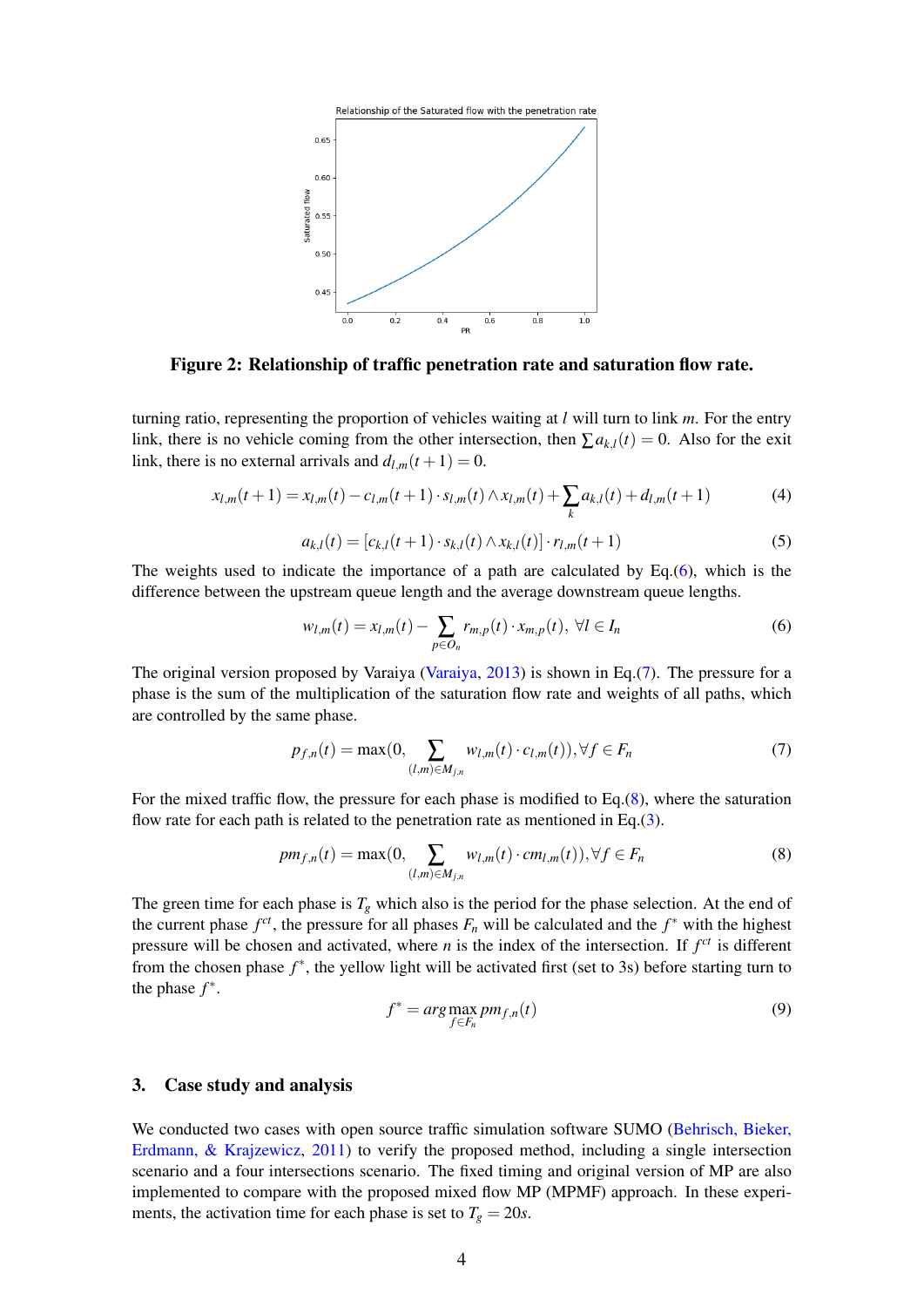<span id="page-4-0"></span>

Figure 3: Schematic diagram of the single intersection scenario.

<span id="page-4-1"></span>

Figure 4: The difference between MPMF and MP in the number of arrival vehicles.

# *Single intersection scenario*

Firstly, we conducted a single intersection case with a two phase-single intersection as shown in Fig.[\(3\)](#page-4-0). In this case, the mixed vehicles enter the intersection from four separate entrance road, phase 1 represents the east-west direction and phase 2 represents the north-south direction. The vehicle arrival rates are the same in both directions. The penetration rate (PR) in East-West and North-South is set separately. For example,  $'EW - NS = 0.9 - 0.1'$  means that the PR in the road East-West (phase 1) is  $PR_{EW} = 0.9$  and the PR in the road North-South (phase 2) is  $PR_{NS} = 0.1$ . MP and MFMP are implemented and the gains of MFMP compared with MP under different value of ′*EW* −*NS*′ are studied.

Fig.[\(4\)](#page-4-1) shows the variation of the difference in the number of arrival vehicles with the simulation time (each step is 0.1*s*), which is the number of arrivals of the MPMF method minus the number of arrivals of the MP method. It can be seen that the MPMF method has more vehicle arrivals as the simulation proceeds, which means that the road capacity is higher under the control of MPMF than the MP method. Also, the improvement of the MPMF method is more obvious when the PR difference between the two directions is large. When  $'EW - NS = 1 - 0'$  (red line) and  $'EW - NS = 0.8 - 0.2'$  (yellow line), after 12,000 simulation steps (20 minutes), the advantage of MPMF reached 50 vehicles.

Fig.[\(5\)](#page-5-0) and Fig.[\(6\)](#page-5-1) shows the performance gains of MPMF compared to MP in the average vehicle speed and average waiting time respectively. In terms of vehicle speed, when the ratio in PR between the two directions is larger than 7:3, the proposed MPMF method can improve the vehicle speed up to  $7.5\% - 8.5\%$ , otherwise MPMF can also has the improvement more than 4%. From Fig.[\(6\)](#page-5-1), it can be seen that the proposed MPMF can reduce the average waiting time of all vehicles about  $5\% - 37\%$ , which means that the MPMF can effectively reduce the travel time of vehicles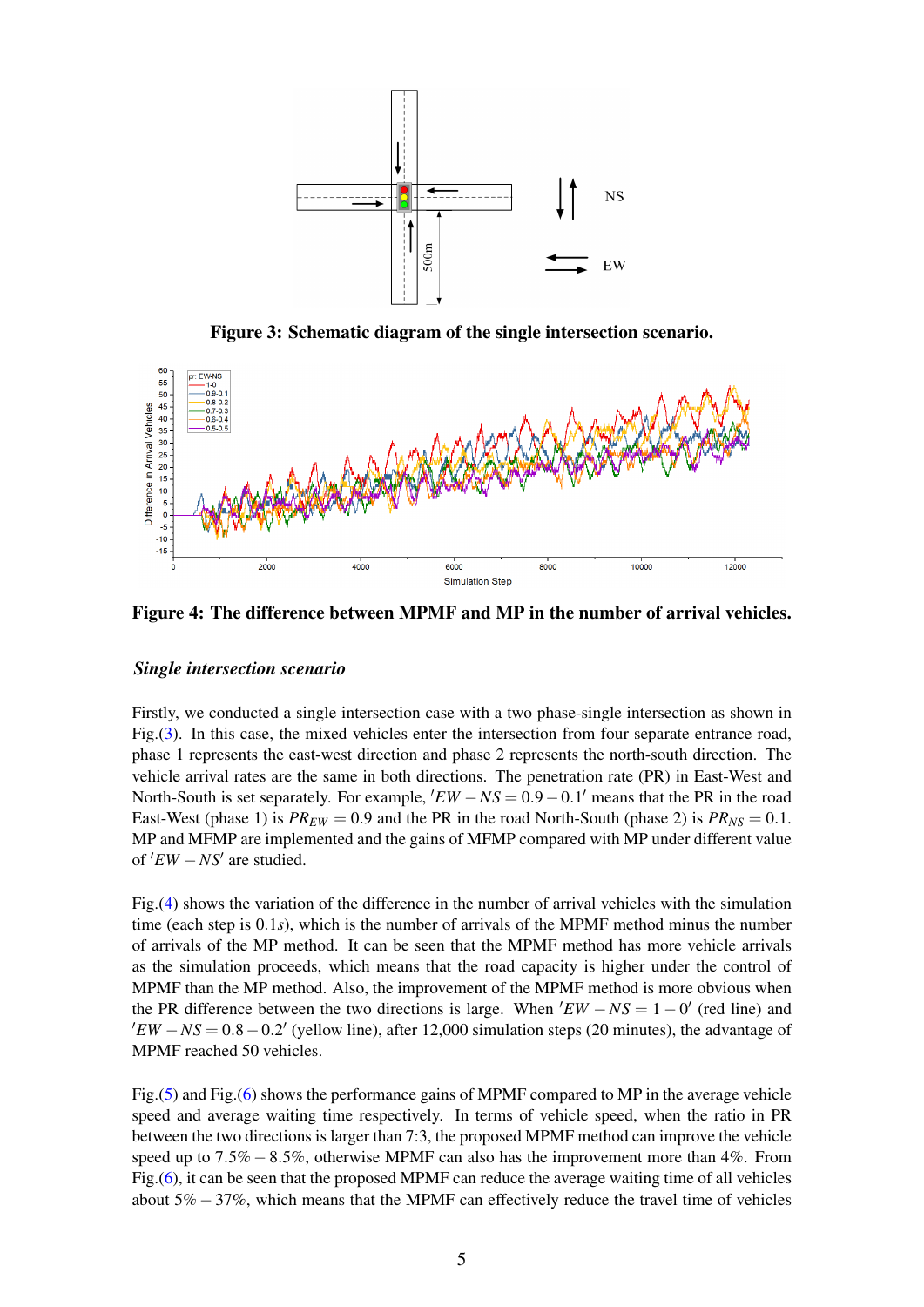<span id="page-5-0"></span>

<span id="page-5-1"></span>Figure 5: Gains of MPMF relative to MP in average vehicle speed.



Figure 6: Gains of MPMF relative to MP in average waiting time.

on the road.

# *Four intersections scenario*

We compared the performance of the proposed method with MP, and existing fixed timing method on a small-scale road network with four intersections, as shown in Fig.[\(7\)](#page-6-0). In this scenario, a typical 4-leg, 3-lane (in each direction) signalized intersection is considered as the basic intersection unit that constitutes the road network. Four phases are defined for each intersection: west-eastthrough (WET), west-east-left turning (WEL), north-south-through (NST) and north-south-left turning (NSL). And each phase  $f_i$  ( $i \in [0,4)$ ) controls two paths. Right turn direction is always allowed. Fixed timing controller activates four phases in sequence, and each phase also has a duration of 20*s*. The PR in this scenario is a global value for the entire road network regardless of the direction.

Fig.[\(8\)](#page-6-1) shows the gains of MPMF and MP compared with the fixed time controller in average vehicle speed. The results show that both of the MP method and the proposed MPMF methods can significantly increase the average vehicle speed. For MP method, the average speed can be increased by 15% $-28\%$ . Further, the gain of the proposed MPMF method can reach 17% $-30\%$ . The proposed MPMF method can further improve traffic efficiency, especially when the PR is between 0.2 and 0.8. The reason is that intersections are more prone to PR imbalance when the traffic flow is in a more mix state, which means the number of CAVs and HDVs are similar. At this time, the dynamic estimation of the traffic capacity plays a more obvious influence.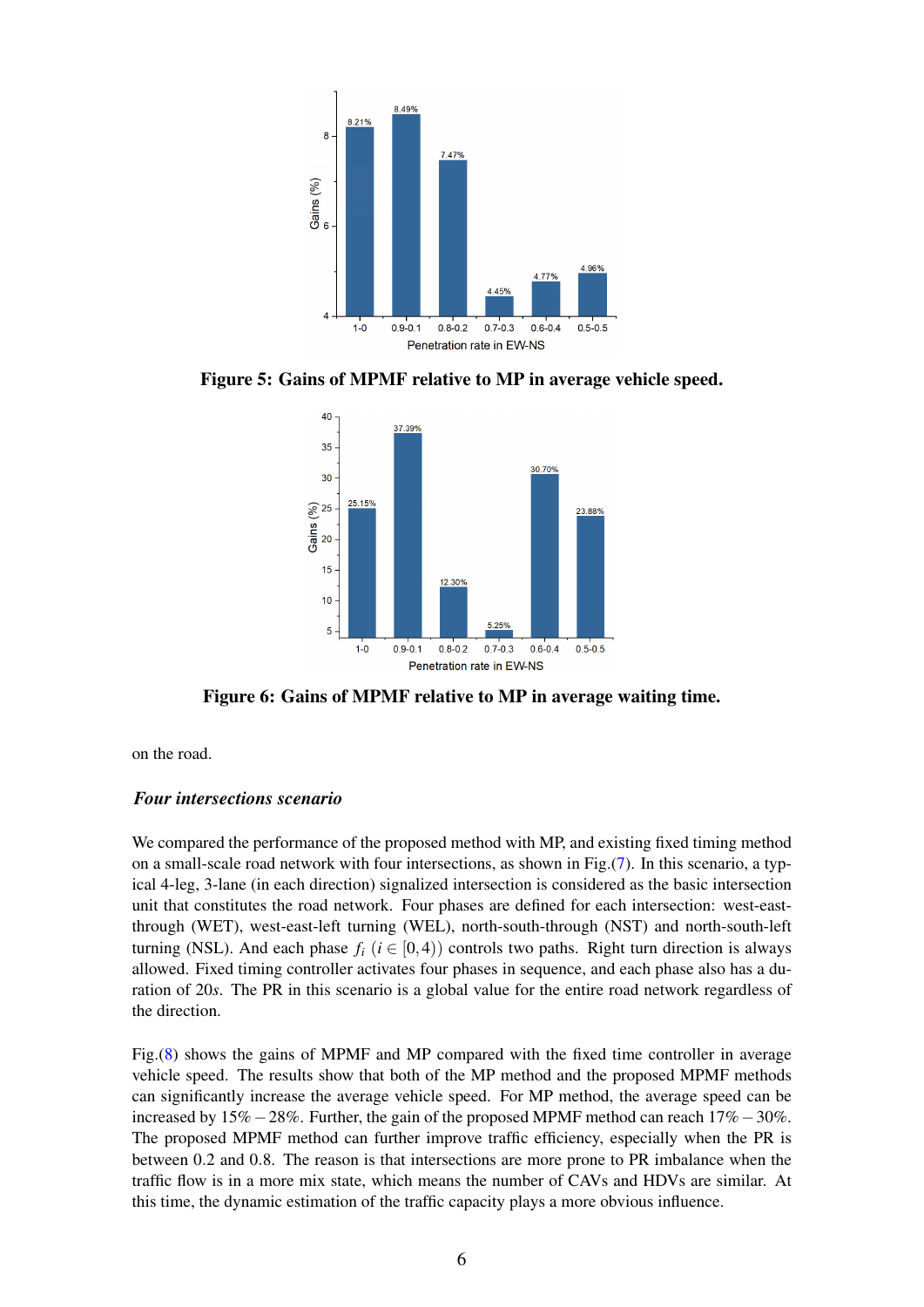<span id="page-6-0"></span>

Figure 7: Schematic diagram of the four intersections scenario.

<span id="page-6-1"></span>

Figure 8: Gains of MPMF and MP relative to fixed time controller on average vehicle speed with different PR.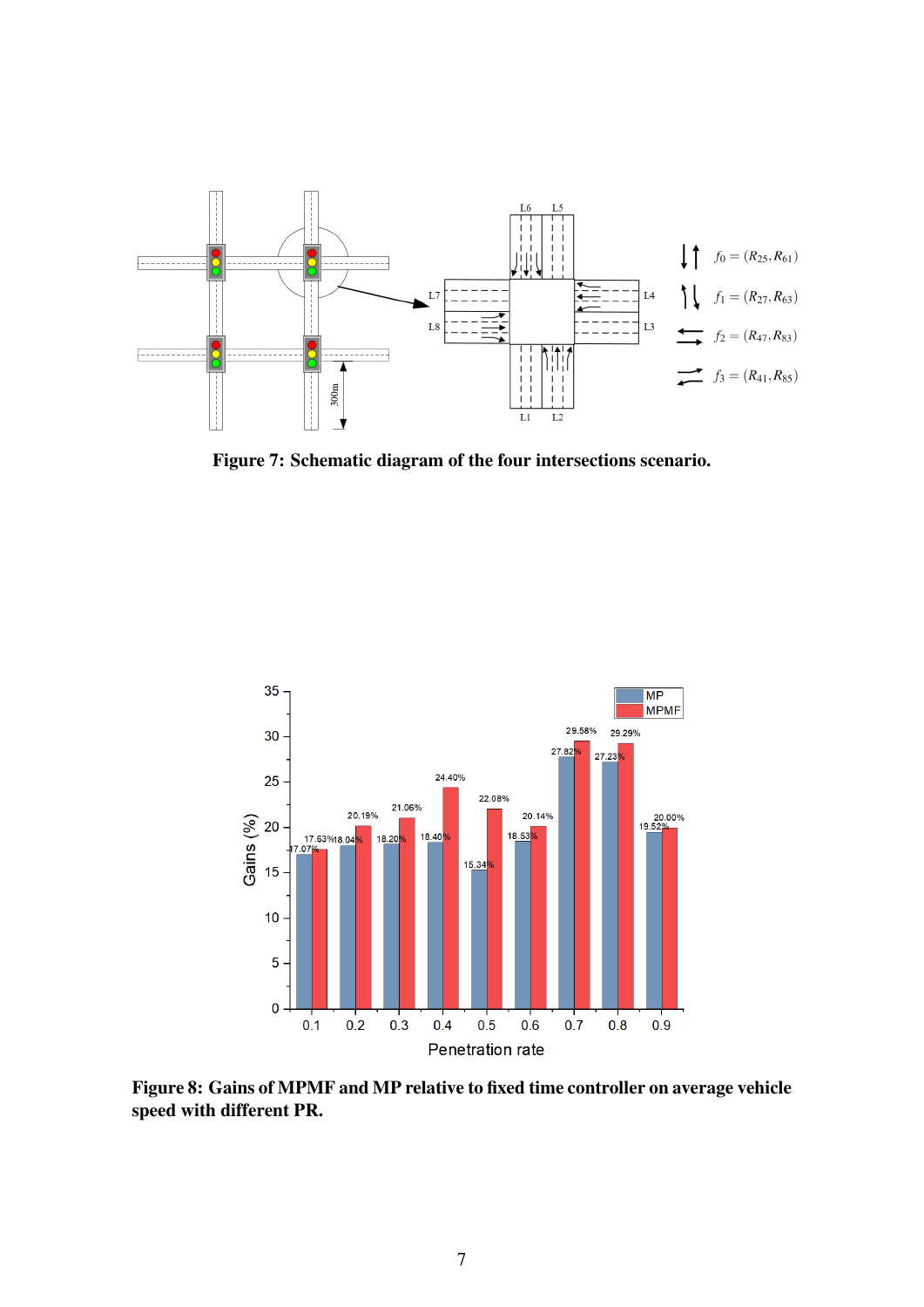#### 4. Conclusions

This paper proposed a modified max-pressure traffic signal controller used in a mixed traffic environment. First, traffic saturation flow rate of mixed traffic flow related to the traffic penetration rate is analysed. Then the modified saturation flow rate is involved in the original version of maxpressure traffic controller. The proposed method is tested in the simulation software SUMO and a single intersection scenario and a four intersections scenario are applied in the verification. The performance of MP, MPMF and fixed time traffic controller are implemented and compared. The results show that the proposed MPMF method can effectively improve the overall performance of traffic flow in terms of vehicle speed and vehicle waiting time. In addition, it can perform well under varying traffic flow conditions especially when there are big difference in PR between different road or the number of CAVs and HDVs changes dynamically.

# **REFERENCES**

- <span id="page-7-2"></span>Alvarez, I., Poznyak, A., & Malo, A. (2007). Urban traffic control problem via a game theory application. In *2007 46th ieee conference on decision and control* (pp. 2957– 2961).
- <span id="page-7-11"></span>Behrisch, M., Bieker, L., Erdmann, J., & Krajzewicz, D. (2011). Sumo–simulation of urban mobility: an overview. In *Proceedings of simul 2011, the third international conference on advances in system simulation.*
- <span id="page-7-4"></span>Chow, A. H., Sha, R., & Li, S. (2020, April). Centralised and decentralised signal timing optimisation approaches for network traffic control. *Transportation Research Part C: Emerging Technologies*, *113*, 108–123.
- <span id="page-7-3"></span>Du, Y., ShangGuan, W., Rong, D., & Chai, L. (2019). Ra-tsc: Learning adaptive traffic signal control strategy via deep reinforcement learning. In *2019 ieee intelligent transportation systems conference (itsc)* (pp. 3275–3280).
- <span id="page-7-10"></span>Ghiasi, A., Hussain, O., Qian, Z. S., & Li, X. (2017). A mixed traffic capacity analysis and lane management model for connected automated vehicles: A markov chain method. *Transportation Research Part B-methodological*, *106*, 266–292.
- <span id="page-7-6"></span>Gregoire, J., Frazzoli, E., de La Fortelle, A., & Wongpiromsarn, T. (2014). Back-pressure traffic signal control with unknown routing rates. *IFAC Proceedings Volumes*, *47*(3), 11332–11337.
- <span id="page-7-0"></span>Hunt, P. B., Robertson, D. I., Bretherton, R. D., & Winton, R. I. (1981). Scoot-a traffic responsive method of coordinating signals. *Publication of: Transport and Road Research Laboratory*, *1014*.
- <span id="page-7-7"></span>Kouvelas, A., Lioris, J., Fayazi, S. A., & Varaiya, P. (2014, January). Maximum Pressure Controller for Stabilizing Queues in Signalized Arterial Networks. *Transportation Research Record: Journal of the Transportation Research Board*, *2421*(1), 133– 141.
- <span id="page-7-5"></span>Li, L., & Jabari, S. E. (2019). Position weighted backpressure intersection control for urban networks. *Transportation Research Part B: Methodological*, *128*, 435–461.
- <span id="page-7-1"></span>Lowrie, P. R. (1982). The sydney coordinated adaptive traffic system - principles, methodology, algorithms. *International Conference on Road Traffic Signalling, 1982, London, United Kingdom*(207).
- <span id="page-7-8"></span>Mercader, P., Uwayid, W., & Haddad, J. (2020, January). Max-pressure traffic controller based on travel times: An experimental analysis. *Transportation Research Part C: Emerging Technologies*, *110*, 275–290.
- <span id="page-7-9"></span>Navas, F., & Milanés, V. (2019). Mixing v2v- and non-v2v-equipped vehicles in car following. *Transportation Research Part C-emerging Technologies*, *108*, 167–181.